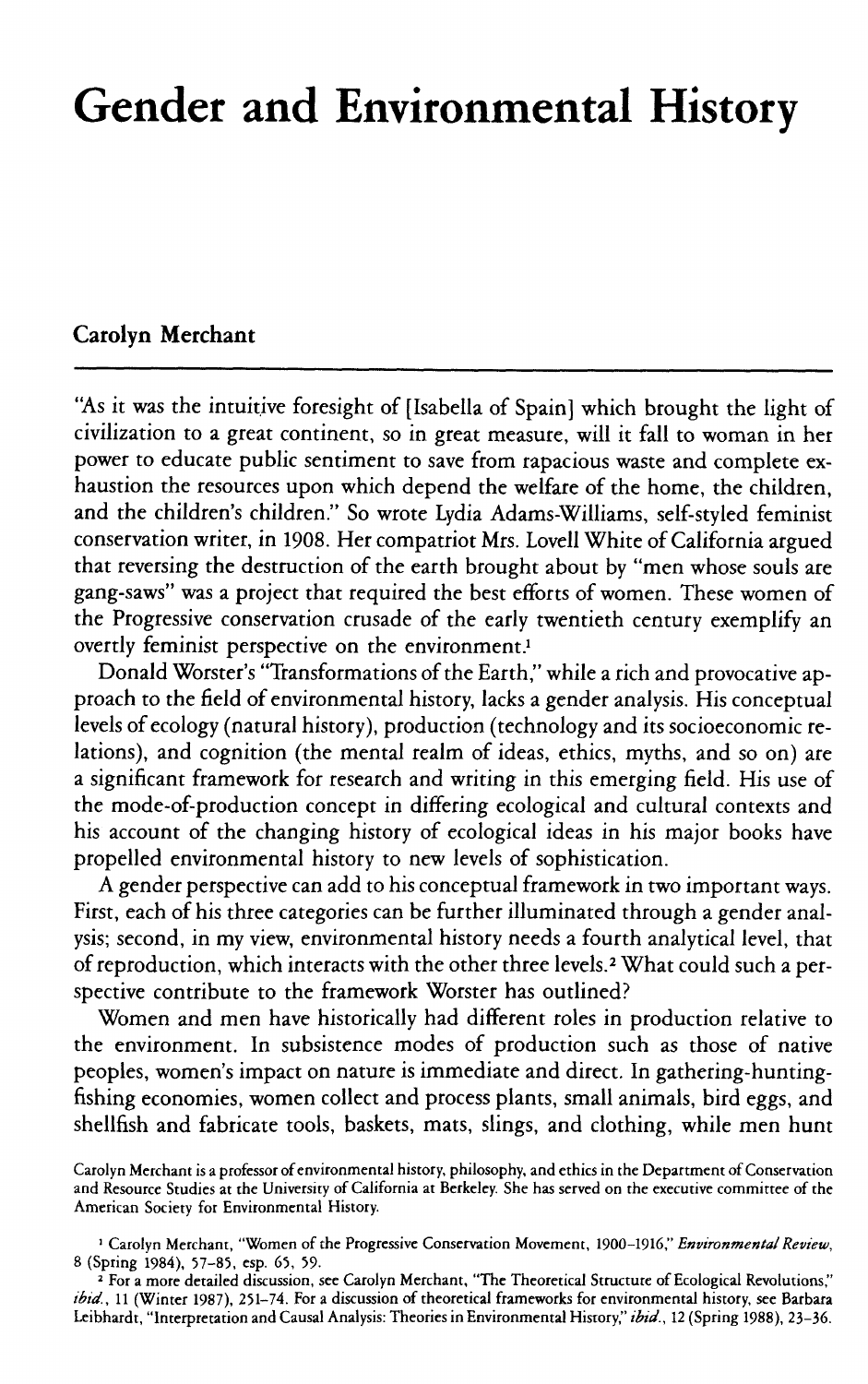larger animals, fish, construct weirs and hut frames, and burn forests and brush. Because water and fuelwood availability affect cooking and food preservation, decisions over environmental degradation that dictate when to move camp and village sites may lie in the hands of women. In horticultural communities, women are often the primary producers of crops and fabricators of hoes, planters, and digging sticks, but when such economies are transformed by markets, the cash economies and environmental impacts that ensue are often controlled by men. Women's access to resources to fulfill basic needs may come into direct conflict with male roles in the market economy, as in Seneca women's loss of control over horticulture to male agriculture and male access to cash through greater mobility in nineteenth-century America or in India's chipco (tree-hugging) movement of the past decade, wherein women literally hugged trees to protest declining access to fuelwood for cooking as male-dominated lumbering expanded.<sup>3</sup>

In the agrarian economy of colonial and frontier America, women's outdoor production, like men's, had immediate impact on the environment. While men's work in cutting forests, planting and fertilizing fields, and hunting or fishing affected the larger homestead environment, women's dairying activities, freeranging barnyard fowl, and vegetable, flower, and herbal gardens all affected the quality of the nearby soils and waters and the level of insect pests, altering the effects of the microenvironment on human health. In the nineteenth century, however, as agriculture became more specialized and oriented toward market production, men took over dairying, poultry-raising, and truck farming, resulting in a decline in women's outdoor production. Although the traditional contributions of women to the farm economy continued in many rural areas and some women assisted in farm as well as home management, the general trend toward capitalist agribusiness increasingly turned chickens, cows, and vegetables into efficient components of factories within fields managed for profits by male farmers.<sup>4</sup>

In the industrial era, as middle-class women turned more of their energies to deliberate child rearing and domesticity, they defined a new but still distinctly female relation to the natural world. In their socially constructed roles as moral mothers, they often taught children about nature and science at home and in the elementary schools. By the Progressive era, women's focus on maintaining a home for husbands and children led many women such as those quoted above to spearhead a nationwide conservation movement to save forest and waters and to create national and local parks. Although the gains of the movement have been attributed by historians to men such as President Theodore Roosevelt, forester Gifford Pinchot,

<sup>&#</sup>x27; Sandra Marburg, "Women and Environment: Subsistence Paradigms, 1850-1950," *ibid.,* 8 (Spring 1984), 7-22; Diane Rothenberg, "Erosion of Power: An Economic Basis for the Selective Conservativism of Seneca Women in the Nineteenth Century," *Western Canadian journal of Anthropology,* 6 (1976), 106-22; Vandana Shiva, *Staying Alive: Women, Ecology, and Development* (London, 1988); Mona Etienne and Eleanor Leacock, eds.. *Women and Colonization: Anthropological Perspectives* (New York, 1980).

<sup>\*</sup> Carolyn Merchant, *Ecological Revolutions: Nature, Gender, and Science in New England (Chzpel* Hill, 1989); Corlann Gee Bush, "The Barn Is His, the House Is Mine," in *Energy and Transport,* ed. George Daniels and Mark Rose (Beverly Hills, 1982), 235-59; Carolyn E. Sachs, *The Invisible Farmers: Women in Agricultural Production* (Totowa, 1983).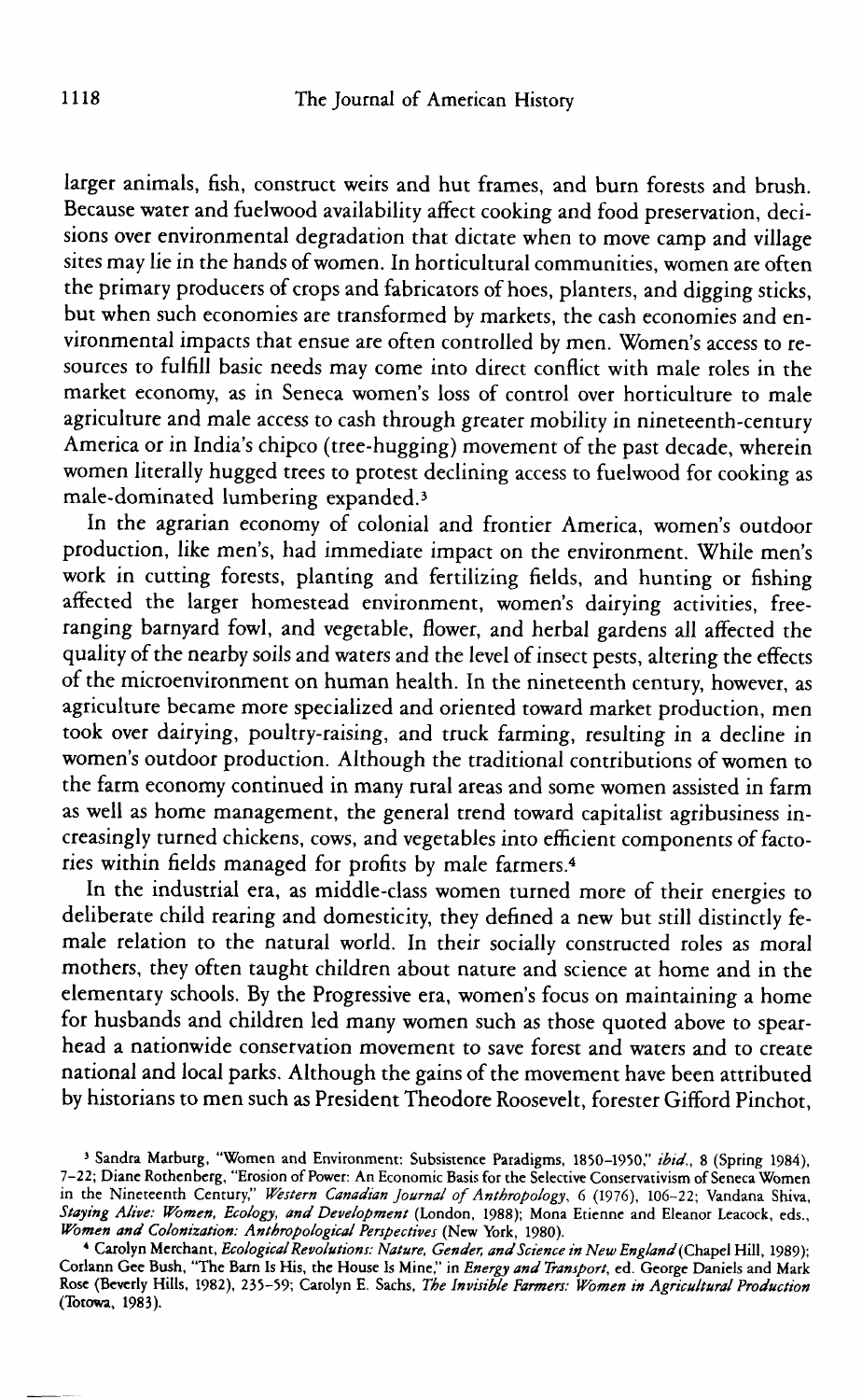and preservationist John Muir, the efforts of thousands of women were directly responsible for many of the country's most significant conservation achievements. Women writers on nature such as Isabella Bird, Mary Austin, and Rachel Carson have been among the most influential commentators on the American response to nature.'

Worster's conceptual framework for environmental history can thus be made more complete by including a gender analysis of the differential effects of women and men on ecology and their differential roles in production. At the level of cognition as well, a sensitivity to gender enriches environmental history. Native Americans, for example, construed the natural world as animated and created by spirits and gods. Origin myths included tales of mother earth and father sky, grandmother woodchucks and coyote tricksters, corn mothers and tree spirits. Such deities mediated between nature and humans, inspiring rituals and behaviors that helped to regulate environmental use and exploitation. Similar myths focused planting, harvesting, and first fruit rituals among native Americans and in such Old World cultures as those in ancient Mesopotamia, Egypt, and Greece, which symbolized nature as a mother goddess. In Renaissance Europe the earth was conceptualized as a nurturing mother (God's vice-regent in the mundane world) and the cosmos as an organism having a body, soul, and spirit. An animate earth and an I/thou relationship between humans and the world does not prevent the exploitation of resources for human use, but it entails an ethic of restraint and propitiation by setting up religious rituals to be followed before mining ores, damming brooks, or planting and harvesting crops. The human relationship to the land is intimately connected to daily survival.<sup>6</sup>

When mercantile capitalism, industrialization, and urbanization began to distance increasing numbers of male elites from the land in seventeenth-century England and in nineteenth-century America, the mechanistic framework created by the "fathers" of modern science legitimated the use of nature for human profit making. The conception that nature was dead, made up of inert atoms moved by external forces, that God was an engineer and mathematician, and that human perception was the result of particles of light bouncing off objects and conveyed to the brain as discrete sensations meant that nature responded to human interventions, not as active participant, but as passive instrument. Thus the way in which world views, myths, and perceptions are constructed by gender at the cognitive level can be made an integral part of environmental history.<sup>7</sup>

<sup>&#</sup>x27; Merchant, "Women of the Progressive Conservation Movement"; Vera Norwood, "Heroines of Nature: Four Women Respond to the American Landscape," *Environmental Review,* 8 (Spring 1984), 34-56.

<sup>\*</sup> Paula Gunn Allen, *The Sacred Hoop: Recovering the Feminine in American Indian Traditions* (Boston, 1984); Riane Eisler, *The Chalice and the Blade* (San Francisco, 1988); Pamela Berger, *The Goddess Obscured: Transformation of the Grain Protectress from Goddess to Saint* (Boston, 1985); Janet Bord and Colin Bord, *Earth Rites: Fertility Practices in Pre-Industrial Britain* (London, 1982); Carolyn Merchant, *The Death of Nature: Women, Ecology, and the Scientific Revolution* (San Francisco, 1980).

<sup>&#</sup>x27; Merchant, *Death of Nature.* See also Evelyn Fox Keller, *Reflections on Gender and Science* (New Haven, 1985), 33-65. On gender in American perceptions of nature, see Annette Kolodny, *The Lay of the Land: Metaphor as Experience and History in American Life and Letters* (Chapel Hill, 1975); and Annette Kolodny, *The Land before Her: Fantasy and Experience of the American Frontier, 1630-1860* (Chapel Hill, 1984).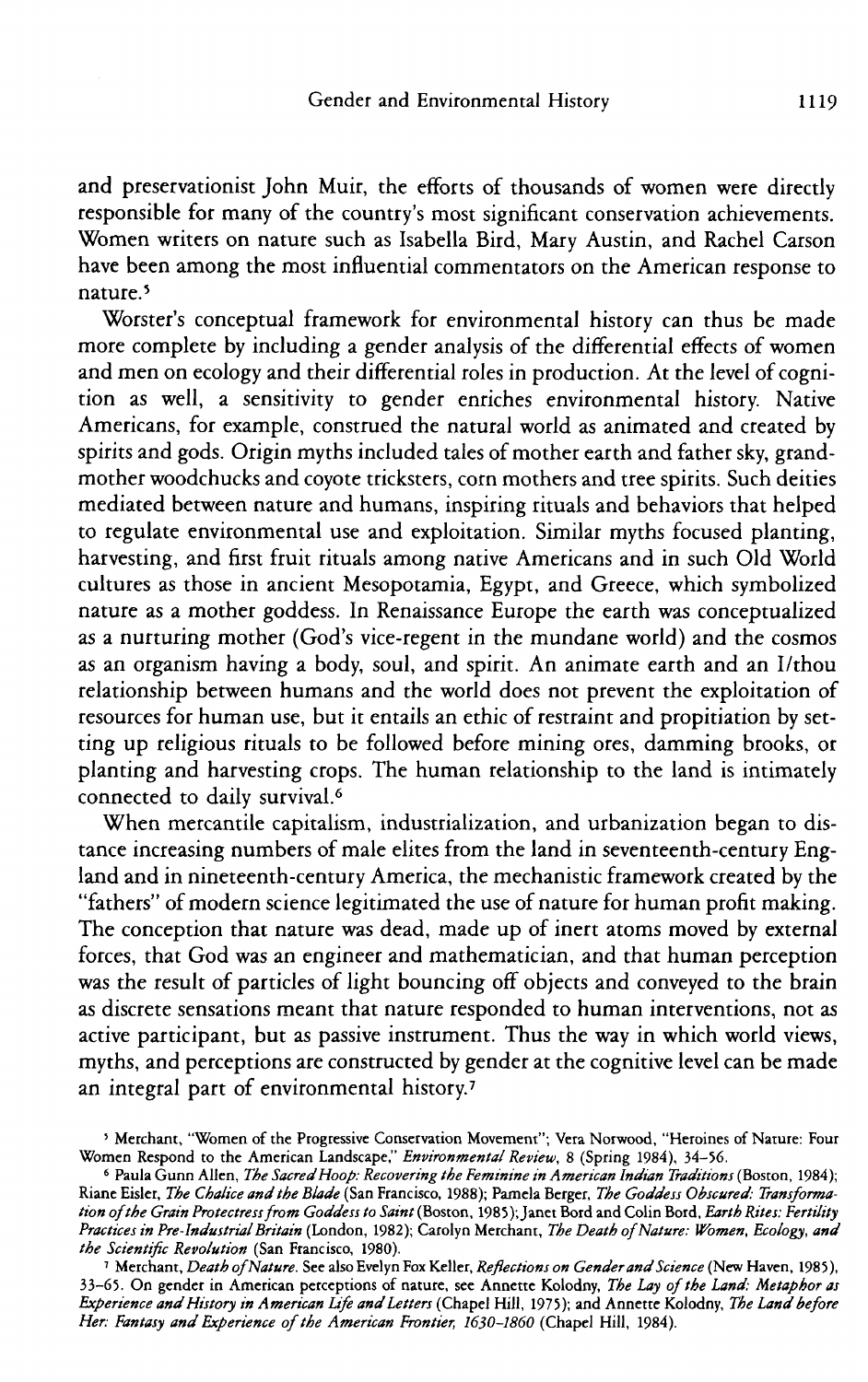While Worster's analytical levels of ecology, production, and cognition may be made more sophisticated by including a gender analysis, ideas drawn from feminist theory suggest the usefulness of a fourth level of analysis —reproduction —that is dialectically related to the other three. First, all species reproduce themselves generationally and their population levels have impacts on the local ecology. But for humans, the numbers that can be sustained are related to the mode of production: More people can occupy a given ecosystem under a horticultural than a gatheringhunting-fishing mode, and still more under an industrial mode. Humans reproduce themselves biologically in accordance with the social and ethical norms of the culture into which they are born. Native peoples adopted an array of benign and malign population control techniques such as long lactation, abstention, coitus interruptus, the use of native plants to induce abortion, infanticide, and senilicide. Carrying capacity, nutritional factors, and tribally accepted customs dictated the numbers of infants that survived to adulthood in order to reproduce the tribal whole. Colonial Americans, by contrast, encouraged high numbers of births owing to the scarcity of labor in the new lands. With the onset of industrialization in the nineteenth century, a demographic transition resulted in fewer births per female. Intergenerational reproduction, therefore, mediated through production, has impact on the local ecology.<sup>8</sup>

Second, people (as well as other living things) must reproduce their own energy on a daily basis through food and must conserve that energy through clothing (skins, furs, or other methods of bodily temperature control) and shelter. Gathering or planting food crops, fabricating clothing, and constructing houses are directed toward the reproduction of daily life.

In addition to these biological aspects of reproduction, human communities reproduce themselves socially in two additional ways. People pass on skills and behavioral norms to the next generation of producers, and that allows a culture to reproduce itself over time. They also structure systems of governance and laws that maintain the social order of the tribe, town, or nation. Many such laws and policies deal with the allocation and regulation of natural resources, land, and property rights. They are passed by legislative bodies and administered through government agencies and a system of justice. Law in this interpretation is a means of maintaining and modifying a particular social order. These four aspects of reproduction (two biological and two social) interact with ecology as mediated by a particular mode of production.9

Such an analysis of production and reproduction in relation to ecology helps to delineate changes in forms of patriarchy in different societies. Although in most so-

<sup>\*</sup> Ester Boserup, *The Conditions of Agricultural Growth: The Economics of Agrarian Change under Population Pressure* (Chicago, 1965); Ester Boserup, *Women's Role in Economic Development* (New \brk, 1970); Marvin Harris, *Cultural Materialism.: The Struggle for a Science oj Culture* (New York, 1979); Carolyn Merchant, "The Realm of Social Relations: Production, Reproduction, and Gender in Environmental Transformations," in *The Earth as Transformed hy Human Action,* ed. B. L. Turner II (New \brk, forthcoming); Robert Wells, *Uncle Sam's Family: Issues and Perspectives in American Demographic History* (Albany, 1985), 28-56.

<sup>&#</sup>x27; For a more detailed elaboration of reproduction as an organizing category see Merchant, *Ecological Revolutions.*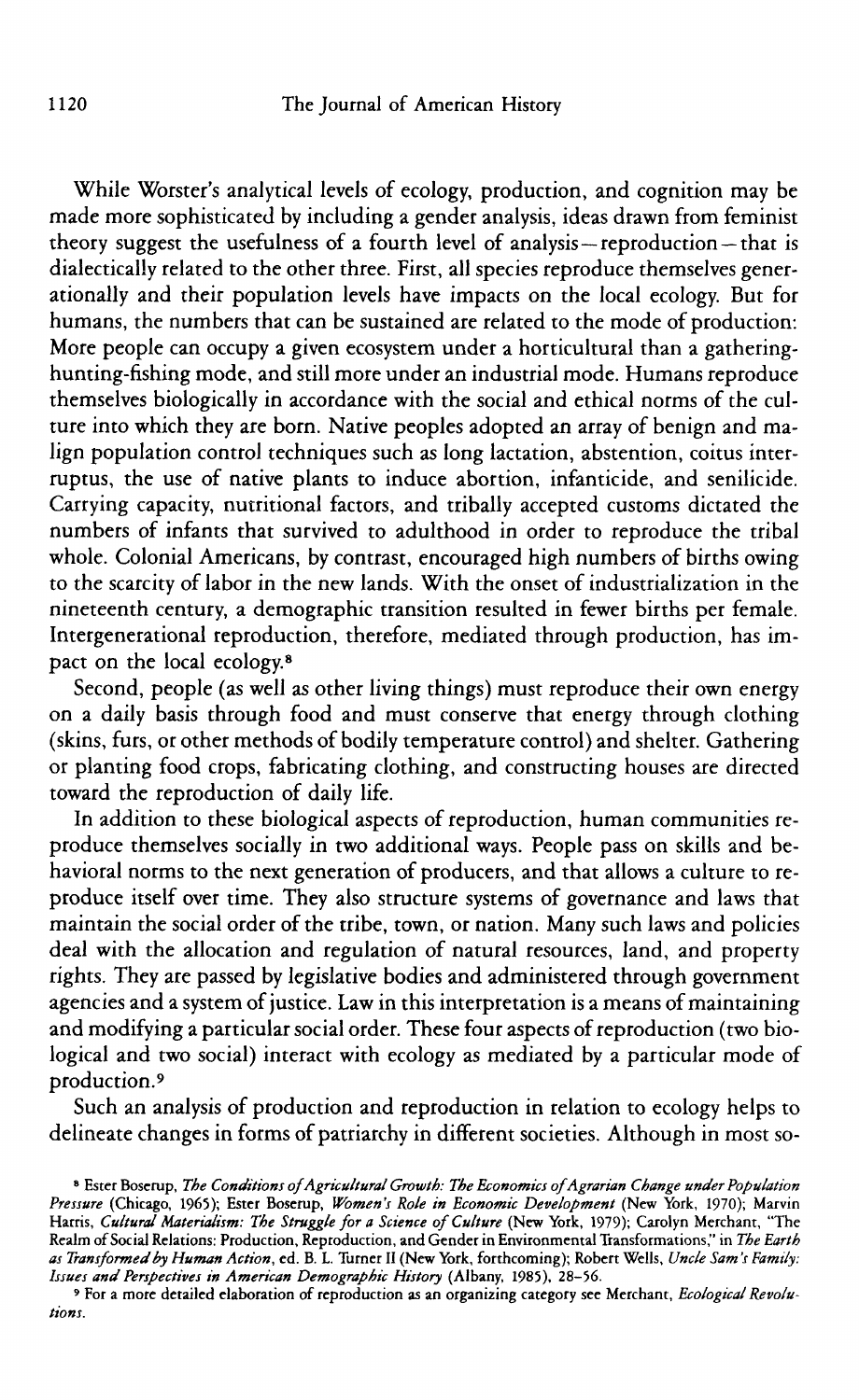cieties governance may have been vested in the hands of men (hence patriarchy), the balance of power between the sexes differed. In gatherer-hunter and horticultural communities, extraction and production of food may have been either equally shared by or dominated by women, so that male (or female) power in tribal reproduction (chiefs and shamans) was balanced by female power in production. In subsistence-oriented communities in colonial and frontier America, men and women shared power in production, although men played dominant roles in legalpolitical reproduction of the social whole. Under industrial capitalism in the nineteenth century, women's loss of power in outdoor farm production was compensated by a gain of power in the reproduction of daily life (domesticity) and in the socialization of children and husbands (the moral mother) in the sphere of reproduction. Thus the shifts of power that Worster argues occurs in different environments are not only those between indigenous and invading cultures but also those between men and women.<sup>10</sup>

A gender perspective on environmental history therefore both offers a more balanced and complete picture of past human interactions with nature and advances its theoretical frameworks. The ways in which female and male contributions to production, reproduction, and cognition are actually played out in relation to ecology depends on the particular stage and the actors involved. Yet within the various acts of what Timothy Weiskel has called the global ecodrama should be included scenes in which men's and women's roles come to center stage and scenes in which nature "herself" *is* an actress. In this way gender in environmental history can contribute to a more holistic history of various regions and eras."

<sup>&</sup>lt;sup>10</sup> Ibid., Nancy F. Cott, The Bonds of Womanhood: "Woman's Sphere" in New England, 1780-1835 (New Haven, 1977); Barbara Leslie Epstein, *The Politics of Domesticity: Women, Evangelism, and Temperance in Nineteenth Century America* (Middletown, 1981); Ruth Bloch, "American Feminine Ideals in Transition: The Rise of the Moral Mother, 1785-1815," *Feminist Studies,* 4 (June 1978), 101-26; Barbara Welter, "The Cult of True Womanhood, 1820-1860," *American Quarterly,* 18 (Summer 1966), 151-74.

<sup>(</sup>a) 1820–1800, *Arnei tean Quarterry*, 10 (Summer 1900), 1919 (1)<br><sup>11</sup> On environmental history as an ecodrama, see Timothy Weiskel, "Agents of Empire: Steps toward an Ecology of Imperialism," *Environmental Review,* 11 (Winter 1987), 275-88.